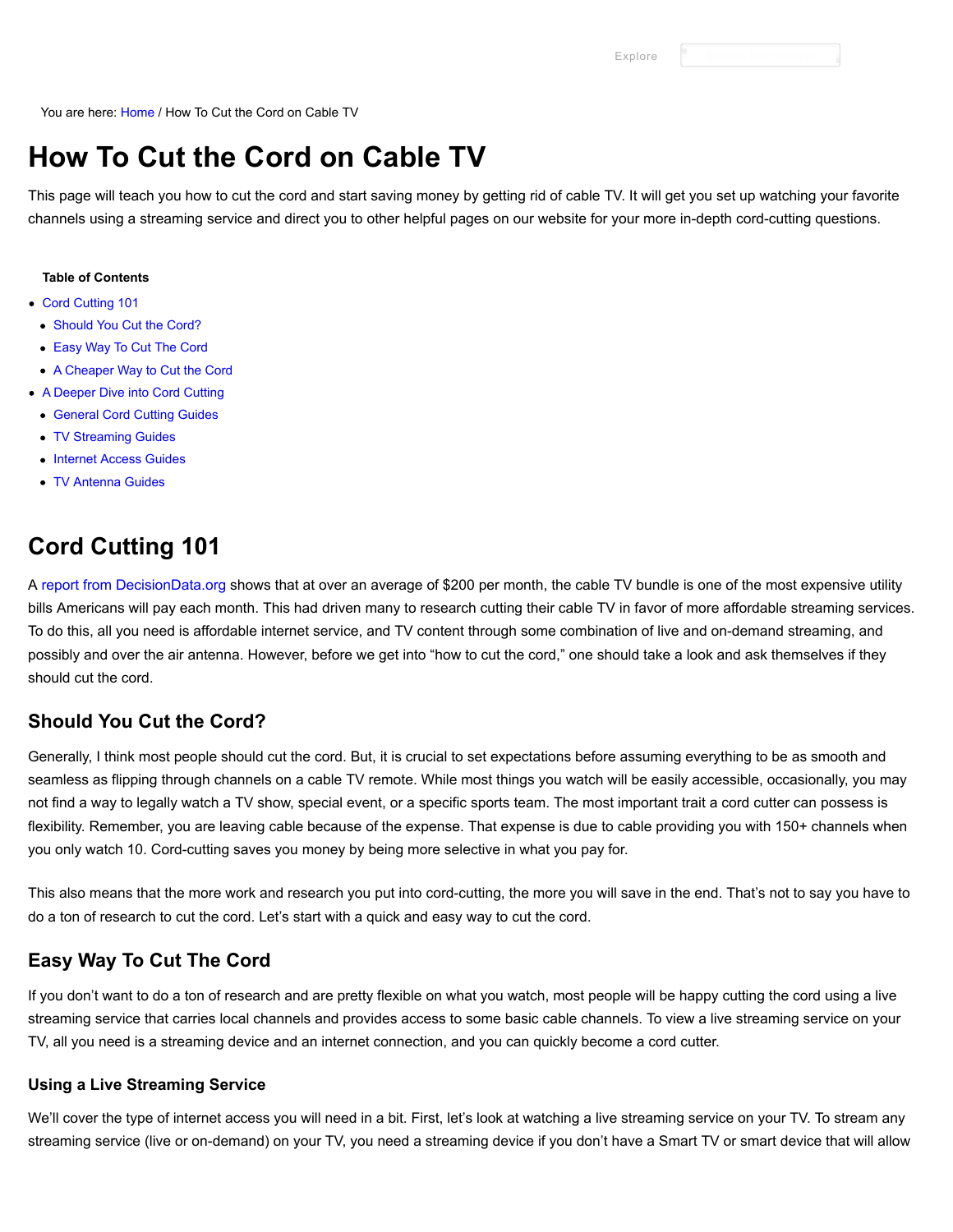you to utilize Live TV streaming services. Currently, I recommend the Roku Express 4K+ for its features and affordability. Furthermore, it supports all the services mentioned in this guide.

The **Roku Express 4K+** supports nearly every streaming app on the market and connects to the HDMI port on your TV. Once plugged in and powered on, the on-screen instructions walk you right through setting it up. You can generally find them for [around \\$40.](https://amzn.to/2R2jM2D)



an HDMI port

With the Roku setup, we just need to download a live streaming service app. There are a few on the market, but the easiest ones to cut the cord with are either **Hulu+Live TV** or **YouTube TV**. These are two live streaming services that offer a wide array of channels you'll find on cable while also carrying live local ABC, NBC, CBS, Fox, and other local channels in most U.S. TV markets. I prefer Hulu because you also get access to Hulu's massive on-demand library. However, YouTube TV has a slightly better channel selection. In the end, it's a matter of preference. We have a good comparison article titled, [Picking The Best Live TV Streaming Service](https://www.groundedreason.com/which-is-the-best-live-tv-streaming-service-in-2021/) for You to help you decide.

**Hulu + Live TV** service costs \$69.99 per month. If you are interested, check out the following resources on Hulu + Live TV:

- a full listing of live [channels on Hulu Live TV](https://www.groundedreason.com/tv-shows-hulu-worth-cost/#hulu-live-tv-channels)
- see which channels [are available in your zip code on Hulu's website](https://www.groundedreason.com/recommends/hululive#allchannels)
- our guide on [everything you need to know about Hulu](https://www.groundedreason.com/tv-shows-hulu-worth-cost/)

YouTube TV is also good for Live TV, but they don't have the same level of on-demand offerings. The cost of their service is a bit more expensive at \$64.99 per month. If you are interested, check out the following resources on YouTube TV:

- our guide to [everything you need to know about Youtube TV](https://www.groundedreason.com/youtube-tv-channels/)
- see channels available in your area on [their website](https://tv.youtube.com/welcome/)

Of course when it comes to picking a live streaming service, channel availability will be the main concern for most. We have a **channel listing for live TV streaming services** below:

- **[Hulu Live Channel List](https://www.groundedreason.com/tv-shows-hulu-worth-cost/#hulu-live-tv-channels)**
- [YouTube TV Channel List](https://www.groundedreason.com/youtube-tv-channels/#channels)
- [Philo TV Channel List](https://www.groundedreason.com/philo-tv-channels-review-and-cost/#Philo_Channel_Lineup)
- [fuboTV Channel List](https://www.groundedreason.com/what-is-fubotv/#1-fubotv-channels-and-plans)
- [Vidgo Channel List](https://www.groundedreason.com/a-detailed-look-at-vidgo-channels-plans-and-price/#channels)
- [Sling TV Channels](https://www.groundedreason.com/sling-tv-review-watch-live-tv-online/#Channels_on_Sling_TV)
- **[DIRECTV STREAM Channel list](https://www.groundedreason.com/att-tv-changes-prices-channels-and-more/#ATT_TV_Channels)**

#### **Internet Access**

Both of these services provide you with local TV, basic cable channels, and even features like on-demand and a cloud-based DVR. If you try these services out and think they will work for you, call your provider and see how much their [internet-only plans](https://www.groundedreason.com/how-to-get-internet-without-cable/) are.

You won't need a ton of [internet speed to cut the cord.](https://www.groundedreason.com/how-much-internet-speed-do-you-need/) Generally, if you are only watching 1 TV at a time, 10-15 Mbps should be fine. You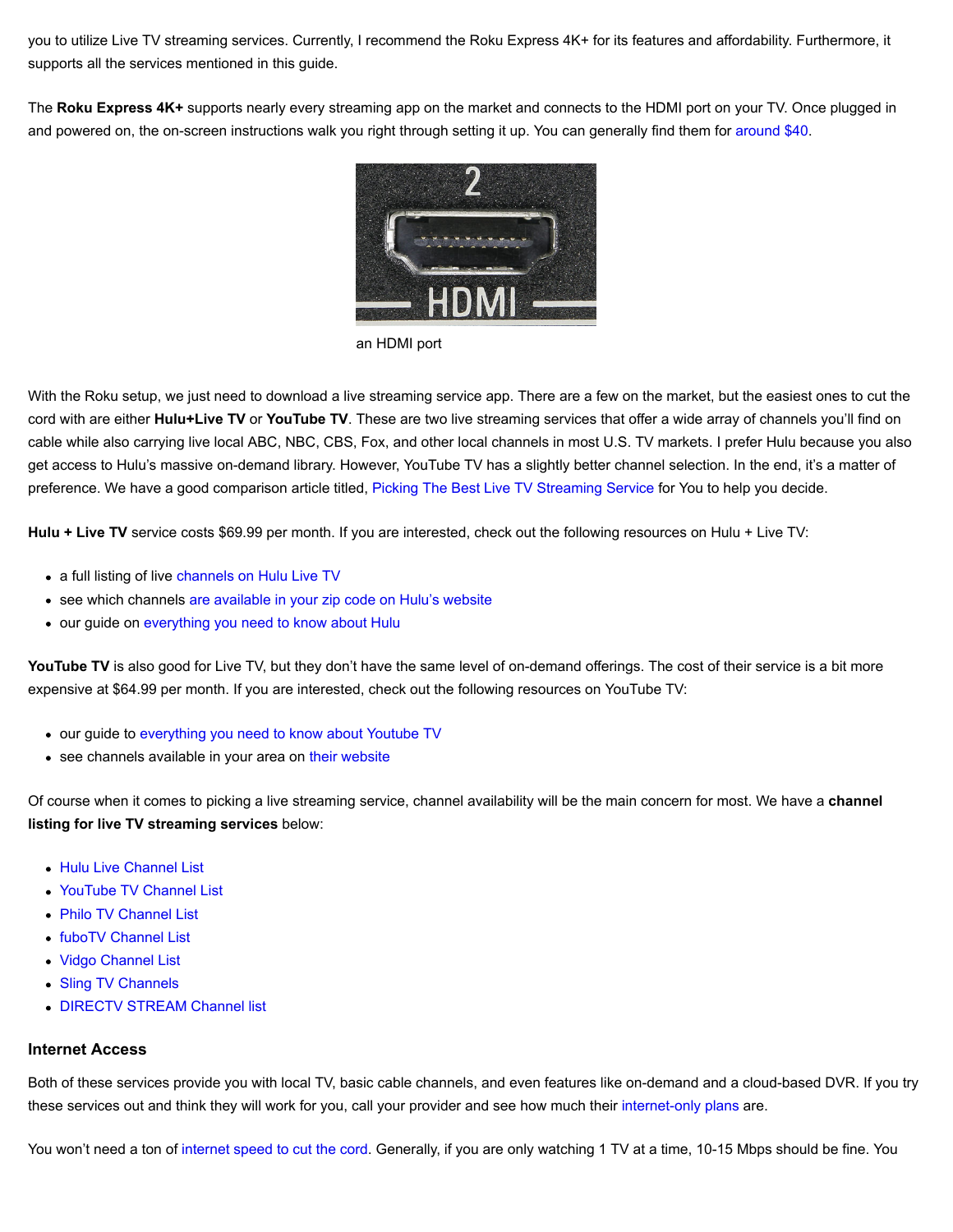should be able to get an internet-only plan for \$50-60 a month.

#### **Summing up the Easy Method**

To recap what we've done to cut the cord easily:

1. Purchased a Roku Express 4K+

 $\leftarrow$ 

- 2. Purchased a Live TV Streaming Service
- 3. Canceled our cable TV and just have stand-alone internet.

The one-time cost of the Roku was about \$40, which is much cheaper than paying a cable box device fee every month. Then we are playing slightly over \$100 for the live streaming service and an internet-only plan.

If you went with YouTube TV over Hulu, you might want to pick up another on-demand streaming service like [Netflix](https://www.netflix.com/) or [Amazon Prime](https://www.groundedreason.com/recommends/AmazonPrime), so you have some on-demand shows and movies to watch. Also, there is a ton of [free streaming available on Roku](https://www.groundedreason.com/best-free-roku-channels/). If you need a phone service, you can use an inexpensive internet-based phone service like [PhonePower](https://www.phonepower.com/voiphome.aspx). That should be much cheaper than your cable bill. However, that's just the easy way to cut the cord. Let's go a bit deeper.

| Ads by Google                                                 |  |
|---------------------------------------------------------------|--|
| Stop seeing this ad $\parallel$ Why this ad? $\triangleright$ |  |

## **A Cheaper Way to Cut the Cord**

This method is very similar to the "Easy Way to Cut the Cord." We will still need an [internet-only plan,](https://www.groundedreason.com/how-to-get-internet-without-cable/) and I'll still recommend getting the [Roku Express 4K+](https://amzn.to/2R2jM2D). However, this time we can save money on a live streaming service by making use of a TV antenna or Locast for broadcast TV for ABC, NBC, CBS, and FOX.

#### **Locast**

There are two ways to get free broadcast TV. The first is a free streaming service called "Locast." This service streams ABC, CBS, FOX, NBC, and other local channels free in almost half of U.S. households. See our [detailed guide to Locast](https://www.groundedreason.com/is-locast-a-way-to-watch-free-local-tv/) to see if it's available near you. If so, just download locast to your Roku, and you are all set on watching your live local channels.

#### **Use a TV Antenna**

If Locast doesn't work for you, then you may want to take a look at using a TV antenna. The difficulty of using a TV antenna varies based on how close you are to broadcast TV towers. To see if a TV antenna will work for you. Follow these steps:

- 1. Use the digital TV reception page at the FCC [\(here is the link\)](https://www.fcc.gov/media/engineering/dtvmaps)
- 2. Type in your zip code and they will show a list of Networks in your area.
- 3. If the essential TV networks are in the Green or Yellow, then pick up one of these [flat antennas](https://amzn.to/2W24ryv) for around \$20. If it doesn't work, Amazon let you send it back for a full refund.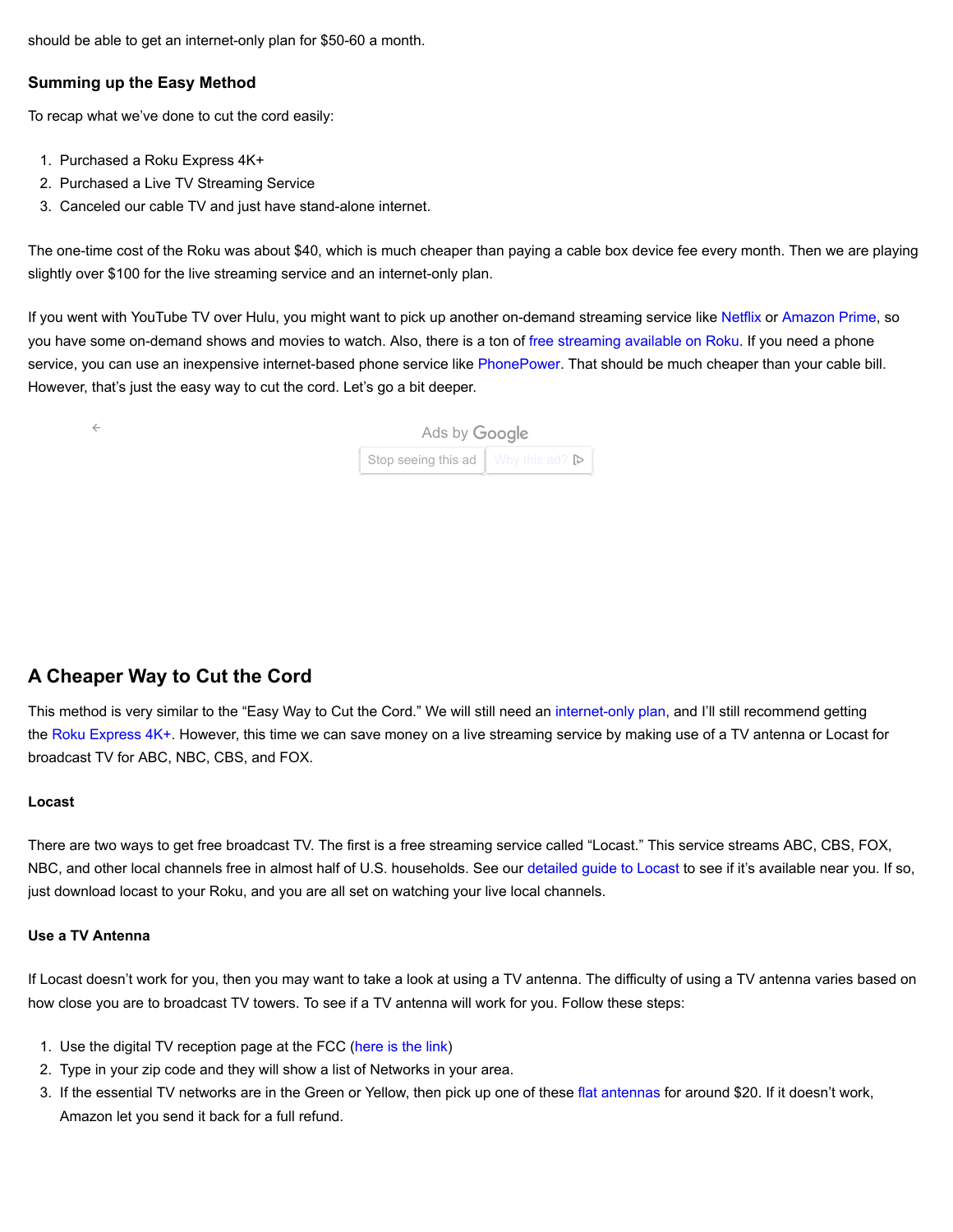If most of your networks aren't in the green or yellow and want to try an antenna, take a look at our guide to [digital TV over the air.](https://www.groundedreason.com/watch-tv-free-antenna-guide/)

#### **Cheaper Live TV Streaming**

If Locast or a TV antenna worked for you, now you don't need to worry about streaming your local channels and subscribe to a more affordable live streaming service to get some other cable TV channels like Philo or Sling TV.

**Philo TV** only costs \$25 per month and offers around 60 channels found on cable. They offer a **[free trial](https://www.groundedreason.com/recommends/philo)** and there is no long-term contract. Check out these resources on Philo for more information on their service:

- our guide to [everything you need to know about Philo TV](https://www.groundedreason.com/philo-tv-channels-review-and-cost/)
- a [full list of channels on Philo TV](https://www.groundedreason.com/philo-tv-channels-review-and-cost/#Philo_Channel_Lineup)

**Sling TV** costs \$35 per month and offers a more robust channel package than Philo. They also offer a free trial. Check out these resources for more information on Sling TV:

- our [comprehensive guide on Sling TV](https://www.groundedreason.com/sling-tv-review-watch-live-tv-online/)
- Sling offers numerous channel plans, and we dig into them in [Sling TV channels explained](https://www.groundedreason.com/sling-tv-review-watch-live-tv-online/#Channels_on_Sling_TV)

#### **Saving a Little More**

Now that our local TV channels were free, we were able to save by getting a more affordable live streaming service. Factoring the cost of internet service and Philo, your monthly cost is down to about \$70-\$80 per month. That's likely much cheaper than any cable bill you will get.

| Ads by Google |                                      |
|---------------|--------------------------------------|
|               | Stop seeing this ad   Why this ad? D |
|               |                                      |

## **A Deeper Dive into Cord Cutting**

So in our last section, "Cord Cutting 101," we looked at the easiest way to cut the cord using a single streaming service to give us live TV and some on-demand content. However, if you want to save some more money, you will want to examine various streaming devices, internet options, live streaming services, over-the-air sources, on-demand streaming services, etc.

To put all the information in one page would be impractical. So in this section, I'll categorize the different aspects of cord-cutting and link you to a deeper dive.

#### **General Cord Cutting Guides**

**[Cable TV Alternatives](https://www.groundedreason.com/cable-tv-alternatives/)** – This article provides a high-level view of streaming streaming services like [Hulu](https://www.groundedreason.com/tv-shows-hulu-worth-cost/), [Philo](https://www.groundedreason.com/philo-tv-channels-review-and-cost/), [Sling TV](https://www.groundedreason.com/sling-tv-review-watch-live-tv-online/), [FuboTV](https://www.groundedreason.com/what-is-fubotv/), [Netflix,](https://www.groundedreason.com/netflix-prices-plans-and-answers-to-your-questions/) [Amazon Prime Video,](https://www.groundedreason.com/amazon-prime-video-what-you-need-to-know/) and more.

**[Tips To Save When Cutting the Cord](https://www.groundedreason.com/how-to-cut-the-cord-on-cable-and-save-money/)** – This article provides must-use guidance on how to maximize your savings when cutting the cord.

**[Watch Live Sports](https://www.groundedreason.com/watch-sports-without-cable/)** – This page provides the details on where to catch live sports after cutting the cord. The article also contains links to different articles on how to watch each particular sport after cutting the cord.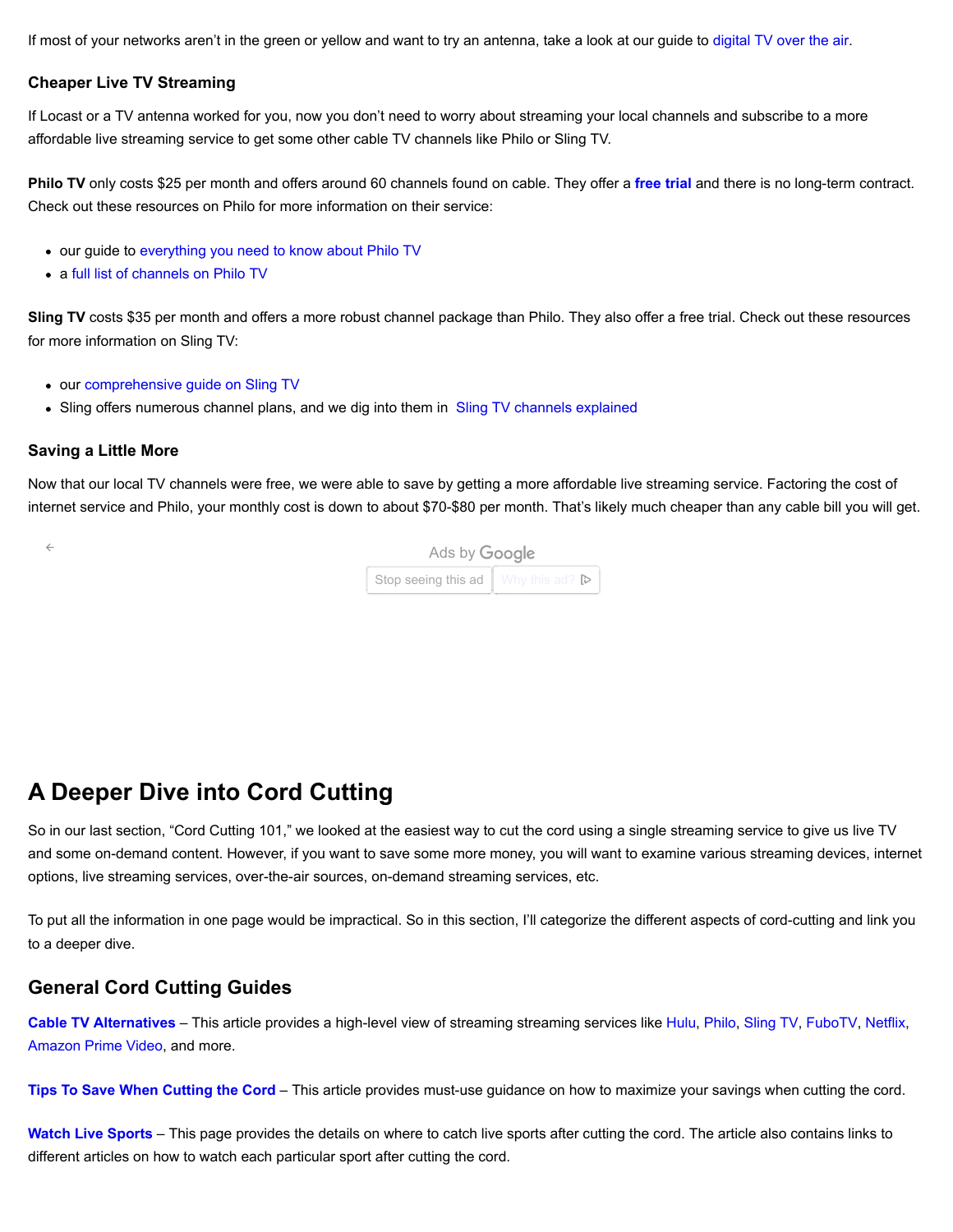**[How to Watch Local Channels](https://www.groundedreason.com/watch-local-channels-without-cable/)** – This article covers how to watch local networks over streaming where possible. It also provides an overview of watching broadcast TV over the air.

**[Cheap Phone Service](https://www.groundedreason.com/replace-home-phone-service/)** – This article explains where to find affordable phone service after cutting the cord on your Pay-TV bundle.

**[Making Free Phone Calls](https://www.groundedreason.com/make-free-phone-calls-internet/)** – This article explains how to make free phone calls over the internet.

[What is A VPN](https://www.groundedreason.com/what-is-a-vpn-and-how-to-chose-the-best-one/) – This guide explains why you may want to look into using a VPN. It explains how a VPN can keep your private identity information safe online.

### **TV Streaming Guides**

**[Streaming Services](https://www.groundedreason.com/cable-tv-alternatives/)** – This is where you will find reviews and guides to every streaming service we cover.

**[Streaming Devices](https://www.groundedreason.com/which-streaming-device-is-best-for-you/)** – This page explains how to choose between various TV streaming devices like [Roku](https://www.groundedreason.com/a-beginners-guide-to-roku/), [Amazon Fire TV,](https://www.groundedreason.com/amazon-fire-tv-cube-review/) [Chromecast,](https://www.groundedreason.com/google-chromecast-setup-review/) etc.

**[Comparison of Live TV Streaming Services](https://www.groundedreason.com/which-is-the-best-live-tv-streaming-service-in-2021/)** [– Compares and contrasts various live TV streaming services like H](https://www.groundedreason.com/sling-tv-review-watch-live-tv-online/)[ulu](https://www.groundedreason.com/tv-shows-hulu-worth-cost/)[, P](https://www.groundedreason.com/sling-tv-review-watch-live-tv-online/)[hil](https://www.groundedreason.com/philo-tv-channels-review-and-cost/)[o, Sling](https://www.groundedreason.com/sling-tv-review-watch-live-tv-online/) TV, [FuboTV,](https://www.groundedreason.com/what-is-fubotv/) and [DIRECTV STREAM.](https://www.groundedreason.com/att-tv-changes-prices-channels-and-more/)

**[Watch Any TV Channel Online](https://www.groundedreason.com/cord-cutting/tv-streaming/how-to-stream-by-channel/)** – This page links to a specific "How To Watch" guide for each channel. The guide explains how to watch that channel online without needing a satellite or cable TV subscription.

**[TV Everywhere Apps](https://www.groundedreason.com/streaming-services-support-tv-everywhere-apps/)** – Covers how to use live streaming services to watch an individual channel's TV everywhere app on a streaming device. It also covers which streaming services support which channel app.

### **Internet Access Guides**

**[Internet-Only Service](https://www.groundedreason.com/how-to-get-internet-without-cable/)** – Look to this page for information on getting internet service without bundling it with a pay-TV subscription.

**[How To Get Cheap Internet Access](https://www.groundedreason.com/how-to-get-cheap-internet-access/)** – This guide explains how to keep your internet provider's promotional rates even in an area with a lack of broadband competition.

**[Home Networking](https://www.groundedreason.com/internet-access/home-networking-internet-and-networking/)** – This links to all our guides and tips for improving your home network and Wi-Fi. This is essential reading for those looking to eliminate home networking headaches.

### **TV Antenna Guides**

**[Ultimate Guide to TV Antennas](https://www.groundedreason.com/watch-tv-free-antenna-guide/)** – This article covers all you need to know about getting a TV antenna for free local TV channels

**[DVRs](https://www.groundedreason.com/ota-dvr-without-cable/)** – This post provides a comprehensive guide to picking a DVR to record from your TV antenna when you cut the cord.

**[One Antenna for Multiple TVs](https://www.groundedreason.com/connecting-an-antenna-to-multiple-tvs/)** – Explains how to properly split antenna signals to multiple TVs without impacting your TV reception

**[How To Ground a TV Antenna](https://www.groundedreason.com/how-to-ground-an-outdoor-antenna/)** – This explains how I grounded my TV antenna. This is important for anyone using an outdoor TV antenna

**[Improve Antenna TV Reception](https://www.groundedreason.com/maximize-indoor-tv-antenna-reception/)** – Learn techniques for improving your OTA TV reception when installing your TV antenna.

## **Need More Information?**

If this article didn't answer your specific question, head over to our **[Home Page](https://www.groundedreason.com/)**! It will guide you to affordable internet providers, streaming services to meet your needs, information on antennas, and many more tools and resources to help you save money on TV and Internet